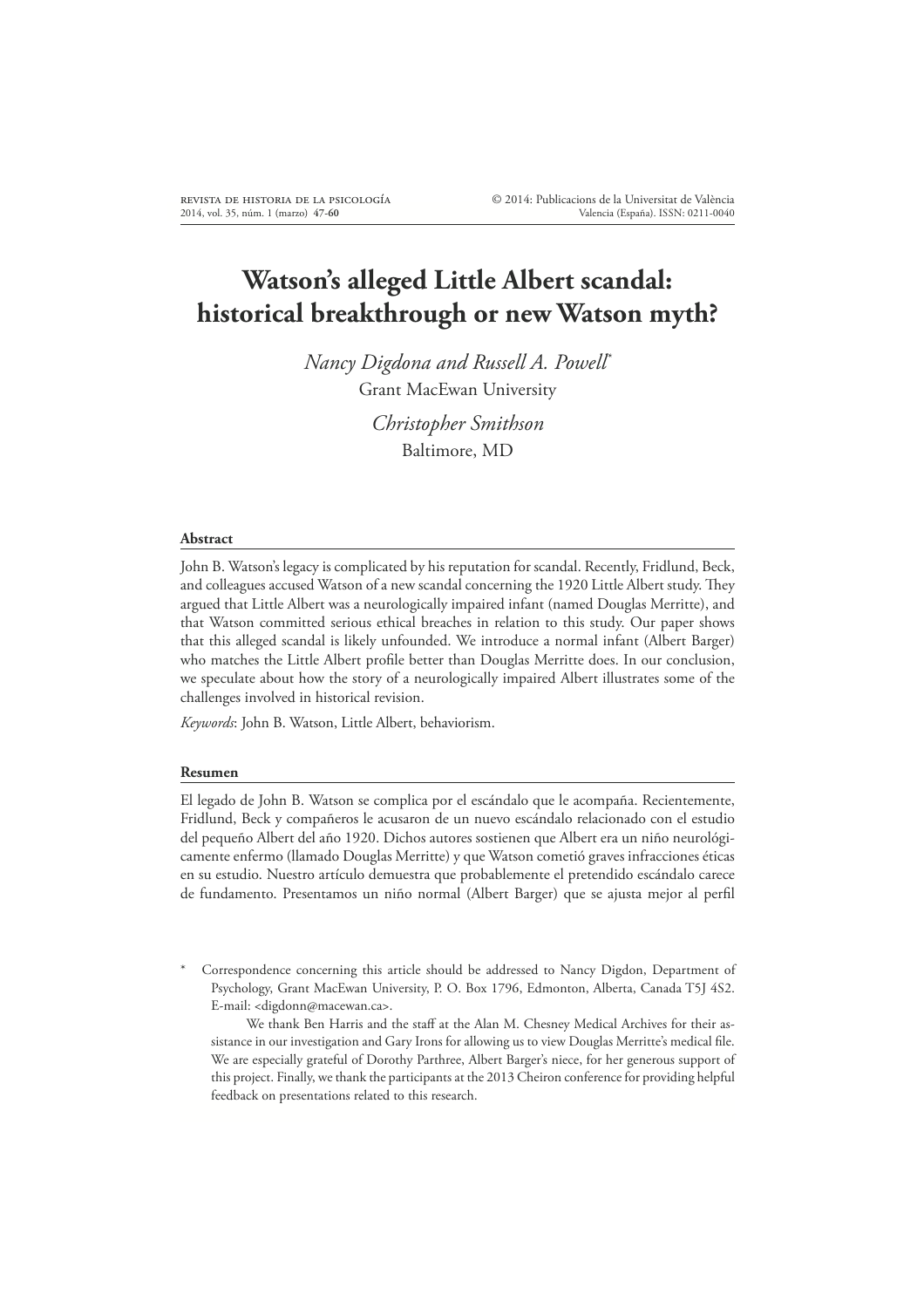del pequeño Albert. En nuestra conclusión, especulamos sobre cómo la historia de un Albert neurológicamente enfermo ilustra algunos de los desafíos envueltos en la revisión histórica.

*Palabras clave*: Pequeño Albert, conductismo, John B. Watson.

By many accounts, John Broadus Watson (1878-1958) achieved several pinnacles of success in psychology. He founded behaviorism, served as president of the American Psychological Association, edited a prestigious journal, and chaired a top psychology department in the US (Brewer, 1991; Buckley, 1989). Nonetheless, Watson's legacy in psychology has been complicated by his reputation for scandal (see Benjamin, Whitaker, Ramsey, & Zeve, 2007; Buckley, 1994; Dewsbury, 1990).

As described by Dewsbury (1990), Watson's early research on maze learning in rats – in which he removed a rat's eyes, tympanic membranes, olfactory bulbs, and whiskers in order to show that their elimination did not disrupt learning (Watson, 1907) – attracted scathing and sensationalized stories in several media, and the ire of antivivisectionists, the Humane Society and the Anti-Cruelty Society, who accused Watson of inexcusable cruelty to animals. Watson's employer, the University of Chicago, defended him through the uproar, and Watson's career seemed unharmed by the media frenzy.

In the fall of 1908, Watson left the University of Chicago for a professorship at Johns Hopkins University, which offered him a promotion and substantial increase in salary (Brewer, 1991). By 1920, however, Watson had become embroiled in a new scandal when his extramarital affair with a student research assistant (and future wife), Rosalie Rayner, became public (Buckley, 1994). His was considered a serious breach of professional ethics, for which Watson, after refusing to break off the relationship, was forced to resign from the university. Unable to secure a permanent academic position elsewhere, Watson left the academy for a career in advertising and media freelancing (Buckley, 1994). Nevertheless, he continued to mentor students (see Jones, 1974) and to revise his academic books (see Watson, 1924). He also participated in an academic debate about the fundamentals of behavioristic psychology, which was published in an academic journal (see MacDougall, 1929, and Watson, 1929).

Almost a decade after his departure from Johns Hopkins University, chroniclers of early experimental psychology acknowledged Watson's impact on the field (see Boring, 1929). According to Heidbreder (1933), "behaviorism has profoundly affected the folkways and *mores* of American psychology" (p.262). Bregmann (1956) recognized Watson's significance on psychological thought in the first half of the twentieth century as second only to that of Freud. Bregmann announced that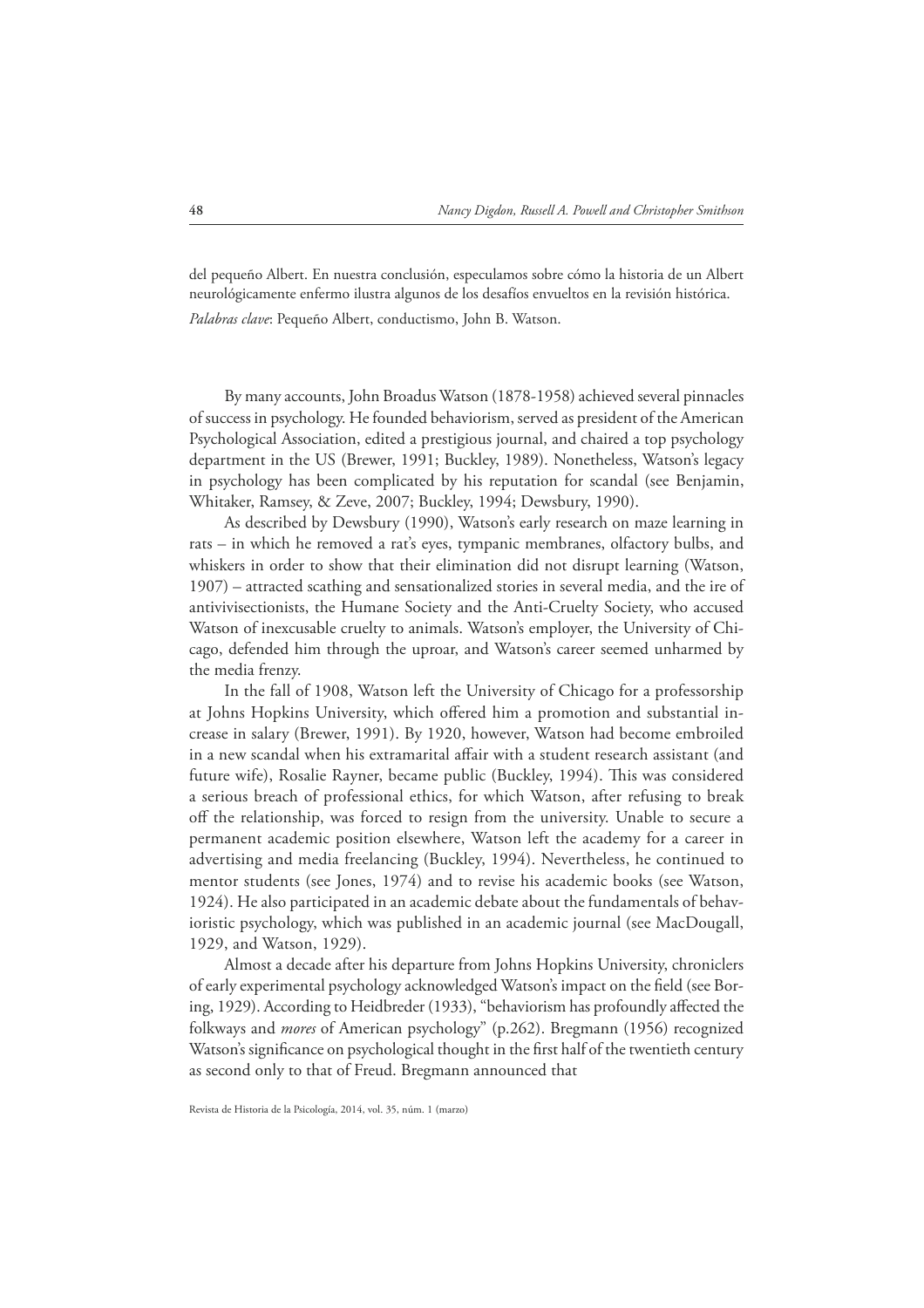Psychology owes him [Watson] much. His place in the history of our civilization is not inconsiderable and it is secure. Such men are exceedingly rare. We ought to accept them and appreciate them for what they are (p.276).

Despite such recognition, following Watson's death, rumors of other scandals surfaced, which had the potential to alter psychologists' views of his legacy. For example, James McConnell, in his 1974 introductory psychology textbook, claimed Watson had been secretly conducting unsanctioned sex research that involved physiological recordings of his sexual activity with Rayner, and that this was the real, but unpublicized, reason for his dismissal from the university. Needless to say, this alleged scandal reflected poorly on Watson's character and judgement (though, on a positive note, it made him appear to be a pioneer in the field of sex research). According to Benjamin et al. (2007) the source for McConnell's story was personal communication from earlier psychologists who had heard rumors of such research. McConnell believed these rumors to be true because clandestine sex research seemed a more plausible explanation for Watson's dismissal than a simple affair. Benjamin et al. provided historical evidence to refute this reasoning, suggesting that it represented presentist thinking misapplied to a past event. Nevertheless, despite its lack of proof, other textbook authors cited McConnell's sex story for up to a decade. In conclusion, Benjamin et al. offered a cautionary note:

> We have provided this detailed analysis of the Watson "sex studies" not only in an effort to bring closure to the debate over the validity of the allegations but also to remind psychologists that standards of evidence exist in historical scholarship as they do in the scholarship of behavioral science. Given the standards of evidence in history, the Watson sex research should never have made it into print, certainly not into the journals and textbooks that define the scholarship of the field. (Benjamin et al., 2007, p. 138).

Against this backdrop, we now consider the recent revelation of another alleged Watson scandal that has the potential to rewrite his legacy. This one involves a reinterpretation of the classic Little Albert study in which an 11 month-old-infant (called Albert B.) was conditioned to fear a white rat by associating it with the sound of a loud, startling noise (Watson & Rayner, 1920). Watson and Rayner never disclosed Albert B.'s identity, which, as discussed by Harris (1979), led to growing speculation over the years about what became of him when he grew up. Finally, in 2009, the mystery of Albert's identity appeared to have been solved when Beck, Levinson, and Irons claimed that he was likely an infant by the name of Douglas Merritte, who, following the experiment, developed hydrocephalus and died from it at age 6. Hen, in 2012, Fridlund, Beck, Goldie and Irons reported newly discovered evidence indicating that Douglas Merritte had been neurologically impaired almost from birth. Moreover, con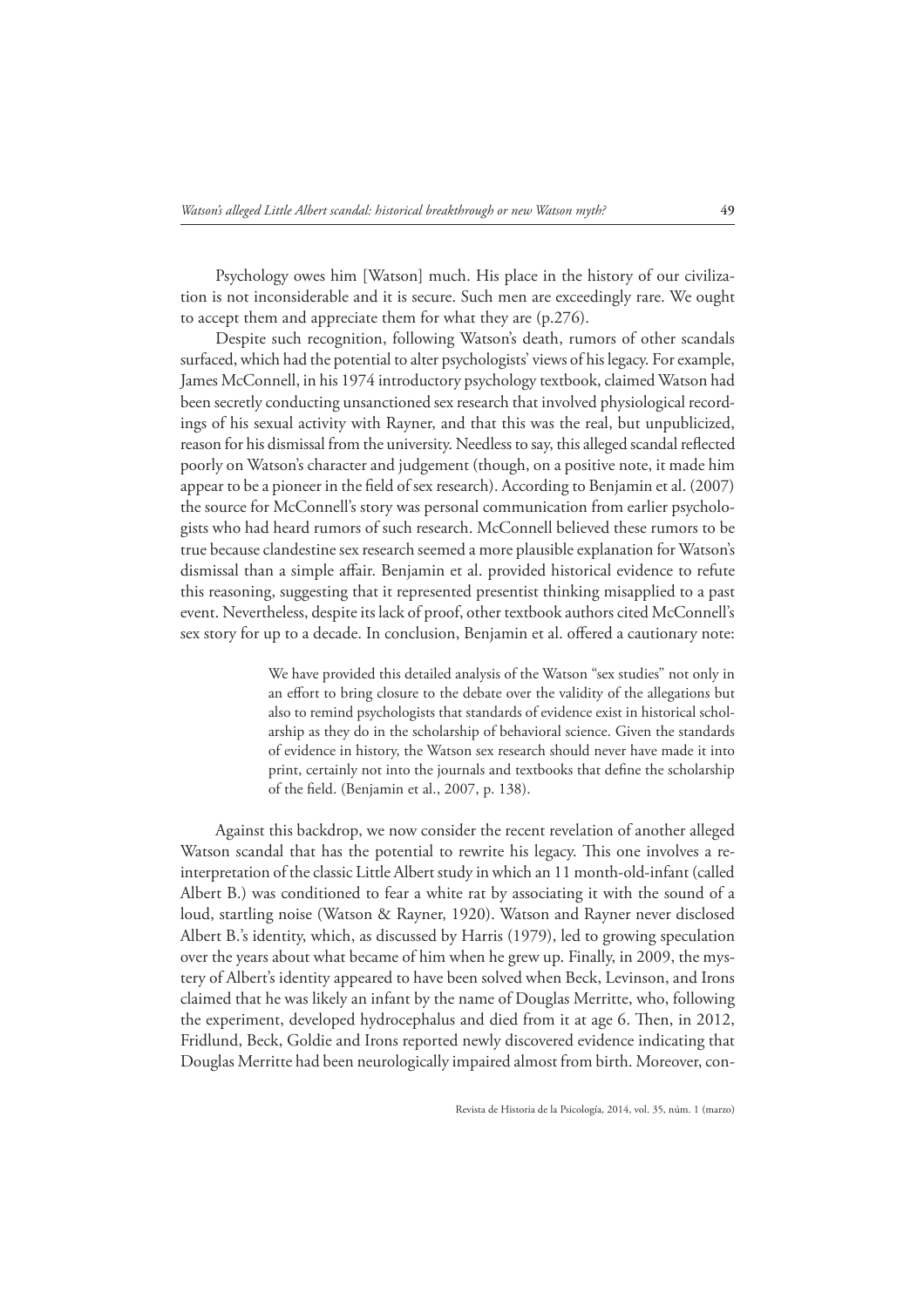sistent with this medical condition, they had discovered previously overlooked signs of neurological impairment in the film images of Little Albert (Watson, 1923), thereby providing further proof that Douglas Merritte was Little Albert. Hey further proposed that Watson knowingly experimented upon Douglas (Albert) despite knowing of his medical condition, and then fraudulently described him in his various descriptions of the experiment as a healthy and well developed child.

Not surprisingly, the Fridlund et al. (2012) paper garnered a good deal of attention, having appeared in a well-respected peer reviewed journal (*History of Psychology*). It was also featured in the APAs widely circulated publication, *Monitor on Psychology*, in which Fridlund explained,

> the evidence so clearly supports Watson's cognizance of Albert's condition, the conclusion that he intentionally misrepresented it is nearly inescapable… Yet in testing a neurologically impaired child, Watson may simply have embodied the mentality of researchers of the time… the Little Albert study has always led us to consider basic issues of experimental ethics. But now it forces us to confront deeper, more disturbing issues like the medical misogyny, the protection of the disabled and the likelihood of scientific fraud" (DeAngelis, 2012, p. 12).

Other news outlets followed suit. He *Chronicle of Higher Education* ran a feature story announcing that "If Fridlund is right, the story of Little Albert will become even sadder and the legacy of Watson significantly more tattered" (Bartlett, 2012). The *Huffington Post* reported, "Now, in a splendid example of first-class historical investigation, the authors of 'Little Albert: A Neurologically Impaired Child' have exposed Watson's study as fraudulent and as even more unethical than it appeared on its face" (Breggin, 2012). Notwithstanding the media's fresh appraisal of Watson, we believe it is premature for psychologists to rewrite Watson's legacy in this way.

In the past year we uncovered new evidence that in our opinion casts significant doubt on the Fridlund et al. account of the Albert study. We located another infant (Albert Barger) who appears to match the historical record of Little Albert far better than Douglas Merritte does. We also re-examined Fridlund et al.'s evidence for Little Albert's alleged neurological impairment, and found that it overlooked critical disconfirmatory evidence. In the next section, we introduce Albert Barger and provide a brief overview of the evidence for him versus Douglas Merritte as the real Little Albert.

### ALBERT BARGER, DOUGLAS MERRITTE, AND LITTLE ALBERT

Watson and Rayner (1920) reported that Little Albert's mother worked as a wet nurse in the Harriet Lane Home for Invalid Children, a pediatric hospital attached to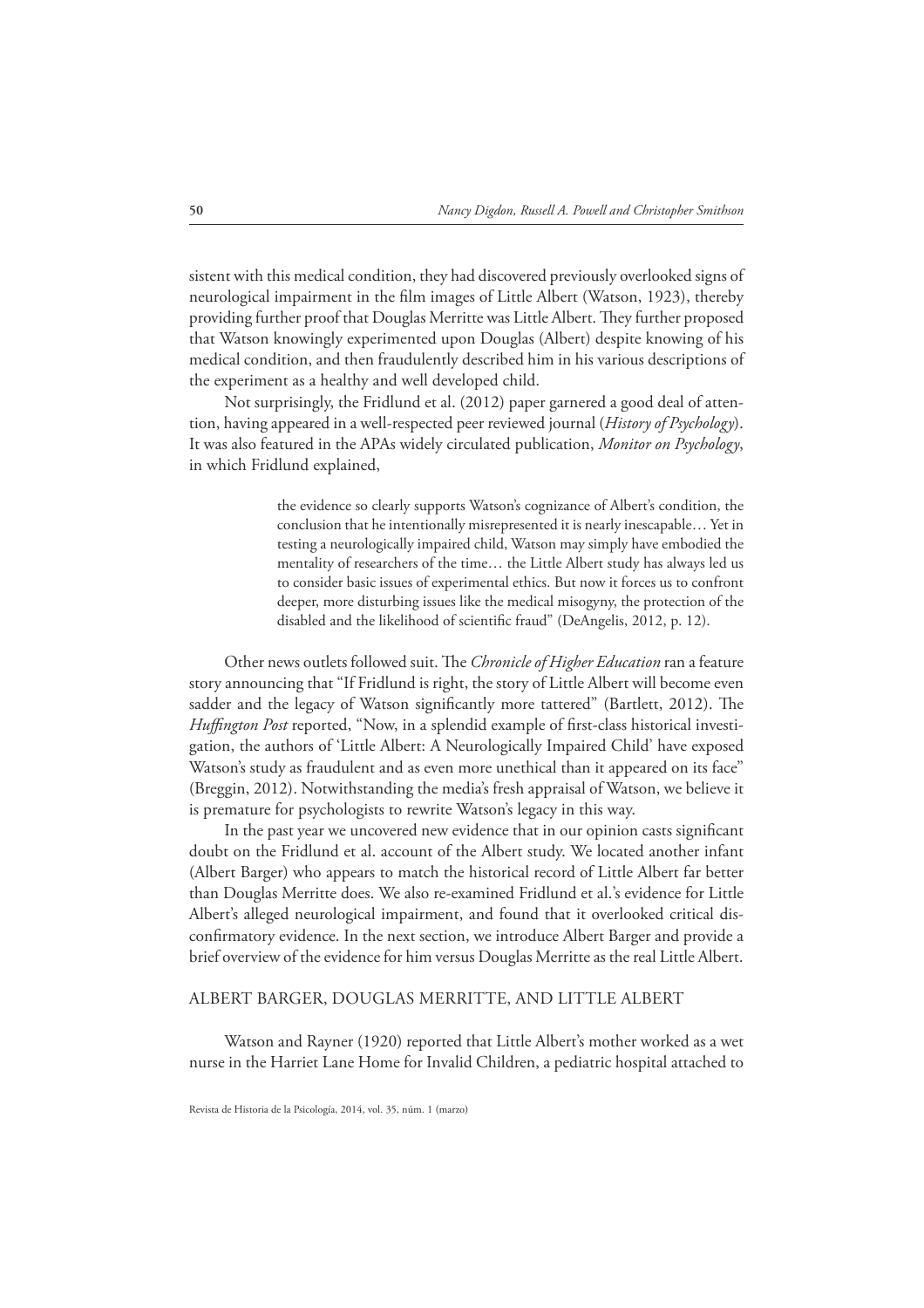Johns Hopkins Hospital. In their search for Little Albert, Beck and Levinson examined the 1920 U.S. census record of staff members living in the hospital around the time of the experiment (Beck et al., 2009). He record listed three women who worked as "foster mothers," a term which Levinson realized could include wet nurses. One of these was Arvilla Merritte, whose son, Douglas, Beck et al. eventually came to believe was Little Albert. Also of interest, however, was a 16-year-old foster mother by the name of Pearl Barger, but no evidence could be found that she had had a baby with her during her time in the hospital. We followed up on this lead, however, and with the assistance of a professional genealogist (the third author of this paper), were able to determine that Pearl did indeed have a baby with her during her residence in the hospital (Barger Medical File [BMF]). As outlined below, this child appears to be a stronger candidate for Little Albert than Douglas Merritte is.

Little Albert's name is the first major point of comparison. Watson and Rayner (1920) called the baby who participated in their experiment "Albert B.," which is important in that Watson is believed to have typically used real names or initials when writing about the infants he worked with. For this reason, Beck et al. (2009) acknowledged that a major difficulty in the case for Douglas Merritte as Little Albert is his name, and speculated why, if Douglas was Albert, Watson might have used a pseudonym in this one instance. No such speculation, however, is needed in the case for Pearl Barger's son. Although his given names were William Albert, he was, according to his niece (Dorothy Parthree, personal communication), typically called Albert throughout his life. Most importantly, his medical file lists his name as Albert Barger (BMF, April 17, 1919), which matches the name, Albert B., given by Watson and Rayner.

The second major point of comparison concerns Little Albert's age at the time of the experiment. Both Douglas Merritte and Albert Barger were the correct age to have been Little Albert – 8 months 26 days of age – at the time of the initial session, which Beck et al. (2009) estimated probably took place in early December, 1919. A more interesting comparison, however, concerns Little Albert's age when the experiment ended. Watson and Rayner (1920) reported that the final session took place when Little Albert was 12 months 21 days old, and that his mother removed him from the hospital that same day. In precise accordance with this, Albert Barger's medical file indicates that he was discharged from the hospital at 12 months 21 days of age (BMF, March 31, 1920). By comparison, Douglas Merritte's medical file indicates that he was discharged from the hospital almost a week earlier, at 12 months 15 days of age (Merritte Medical File [MMF], March 24, 1920).<sup>1</sup> Although it is possible that Doug-

1. Gary Irons, Douglas Merritte's next of kin, provided a letter to the Johns Hopkins Hospital Privacy Board granting permission for the senior author to view and take notes from Douglas's medical file. In accordance with Mr. Irons' request, we hereby acknowledge that his granting us access to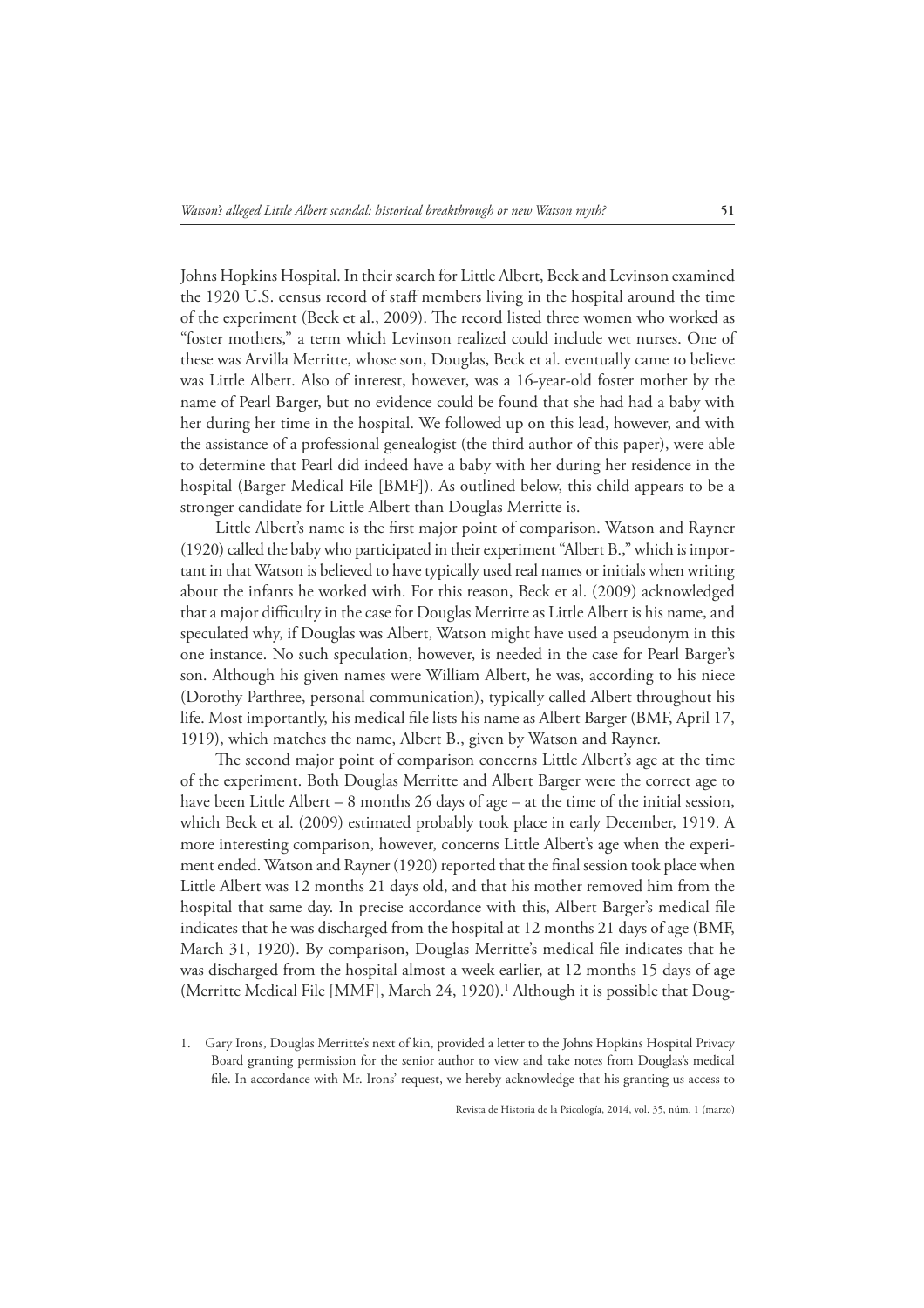las's mother brought him back to the hospital for the final session of the experiment, this early discharge date, which Fridlund et al. appear to have overlooked, is a major inconsistency with the historical record for Little Albert.

A third point of comparison concerns Little Albert's reported weight at around the time of the initial baseline session. Watson and Rayner (1920) reported that he weighed 21 pounds at 9 months of age, which would be at the 75th percentile on modern growth charts (World Health Organization, 2006). In comparison to this, Albert Barger's medical file indicates that he weighed 22 pounds 6 ounces at 9 months of age (BMF, December 10, 1919), which is at the 80th percentile on modern charts. Albert Barger weighed 21 pounds 15 ounces when he was 8 months 26 days, the precise age that Little Albert was when Watson and Rayner started the study (BMF, December 6, 1919). Although slightly heavier than the weight reported for Little Albert, it is arguably within the range of what might have been an approximate weight of 21 pounds reported by his mother or an attendant a few days earlier at the time of the baseline session. By contrast, Douglas Merritte weighed only 14 pounds 14 ounces at 9 months of age, which is in the bottom 1% on modern growth charts. Such an extremely low body weight stands in sharp contrast to the reported weight for Little Albert. It also stands in sharp contrast to Little Albert's appearance in the film, which even Fridlund et al. described as "chubby" and "obese." In sum, Albert Barger's weight is very much consistent with Little Albert's appearance in the film, while Douglas Merritte's weight is not.

Related to body weight, a fourth point of comparison concerns Watson and Rayner's (1920) claim that Little Albert was a healthy and well developed child. He medical records for Albert Barger generally match this description, although he did occasionally suffer from some common childhood illnesses such as diarrhea (BMF, October 3, 1919) and measles (BMF, January 24, 1920) during his time in the hospital. By contrast, as previously noted, Douglas Merritte suffered from hydrocephalus and neurological impairment during his time in the hospital. On the surface, Douglas's medical condition appears to refute the possibility that he was Little Albert. Fridlund et al. (2012), however, examined the Klm of Little Albert (Watson, 1923) and claimed to have observed numerous deficits that they believed are consistent with neurological impairment resulting from hydrocephalus. If true, these deficits constitute strong evidence that Douglas Merritte was indeed Little Albert. Our own analysis of the film, however, suggests otherwise.

the file does not mean that he either concurs or disagrees with any statements or conclusions we make in publications utilizing this information. All information from Albert Barger's medical file, as well as personal information about him, that has been included in this article has been approved for publication by his niece and heir, Dorothy Parthree.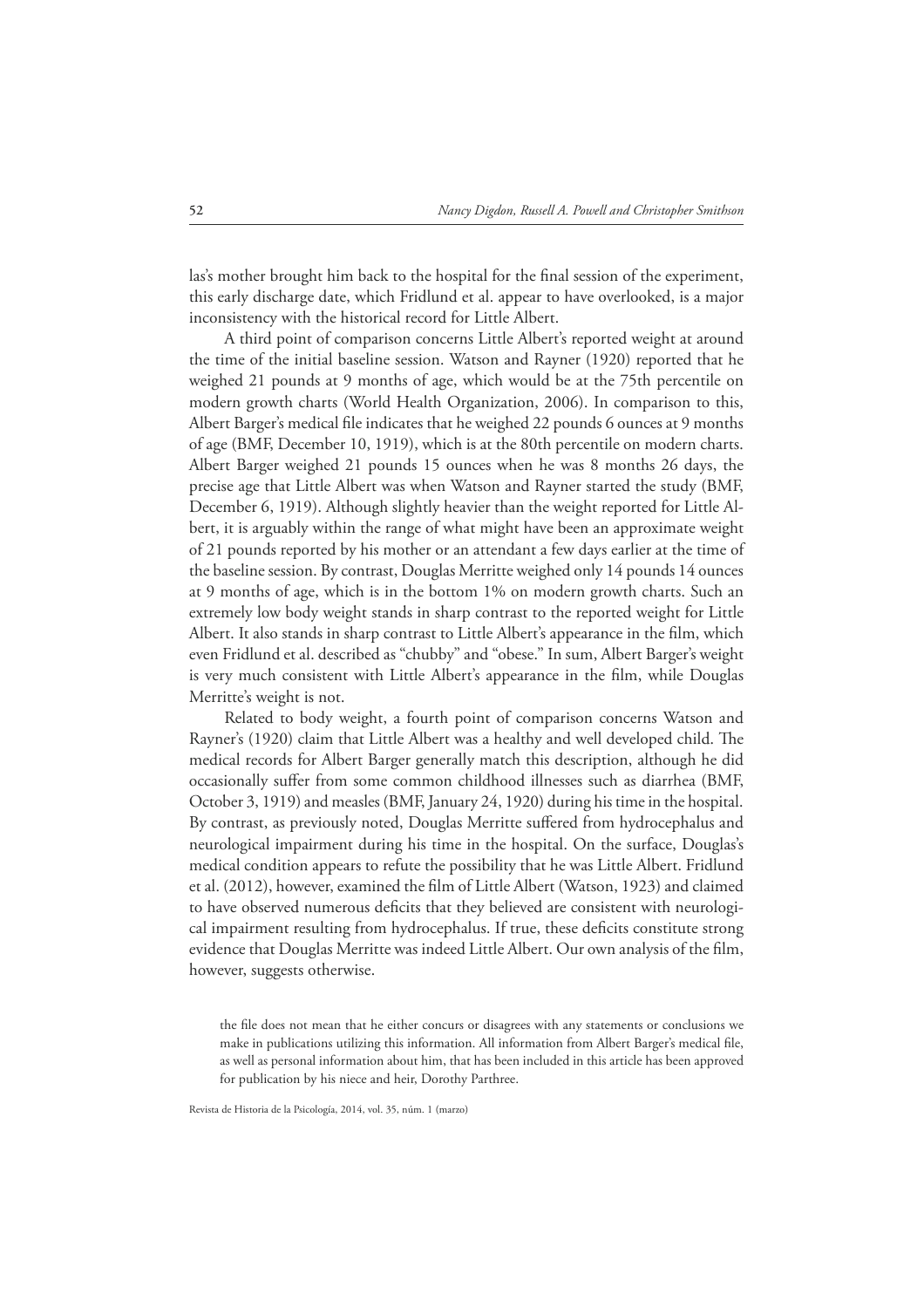For example, Fridlund et al. (2012) claimed that Little Albert shows deficits in grasping ability, such as in his use of a primitive "scooping" grasp when handling large play-blocks instead of a more advanced pincer (thumb and forefinger) grasp. They failed to mention, however, that Little Albert in fact uses a variety of grasps in the film  $-$  as is normal for infants of that age (Butterworth, Verweij, & Hopkins, 1997 ) – which includes a well-coordinated pincer grasp when picking up a small marble (see Figure 1). Fridlund et al. also claimed that Little Albert shows no evidence of *social referencing*, which is the tendency for infants to look toward caretakers when confronted with novelty (Campos & Stenberg, 1981). In particular, he fails to make eye contact with either Rayner or Watson during the baseline session when presented with animals and objects that he had never before seen. However, the Klm reveals that he does sometimes look towards Watson and Rayner, with some images strongly suggestive of mutual gaze between Watson and Albert (see Figure 2). Fridlund et al. also failed to consider that the film sequences are comprised of a series of very short clips, averaging only 6 seconds in length, which were probably selected to illustrate Albert's reactions to the stimuli he was being shown, since that was the stated purpose of the study. If so, the film in no way provides a representative sample of Albert's social behavior and his behavior would naturally seem lacking in social interaction and awareness.

We found similar difficulties with Fridlund et al.'s (2012) other evidence for neurological impairment, including alleged deficits in language development, reactivity to fearful stimuli, visual ability, etc. To this must be added the questionable assumption that one can reliably assess such deficits in a 5 minute, silent film. Of direct relevance to this, Werner et al. (2000) reported that a pediatrician with expertise in developmental disorders misdiagnosed 8 of 15 normal children as having autism based on a film of them taken at 8 to 10 months of age (approximately the same age as Little Albert in the film clips of the initial session). Moreover, the tendency for false positive diagnoses of impairment in infants and young children is an enduring problem (see Valentine, 1965; Werner, Dawson, Osterling & Dinno, 2000). Hus, in our opinion, Fridlund et al.'s film analysis provides little or no substantive evidence that Little Albert was anything other than the well-developed, if highly phlegmatic, infant that Watson and Rayner (1920) described him to be. As such, Douglas's medical condition strongly suggests that Douglas was not Little Albert.

As shown, Albert Barger appears to be a strong candidate for having been Little Albert. Nevertheless, there remain some inconsistencies. For example, a few years following the experiment, Watson (1925) reported that Little Albert was adopted soon after leaving the hospital, whereas Albert Barger (like Douglas Merritte) grew up with his mother. It is, of course, possible that Watson was mistaken about the adoption or that Albert was "informally adopted" for a period of time by family or friends and then later returned to his mother; nevertheless, the existence of such inconsistencies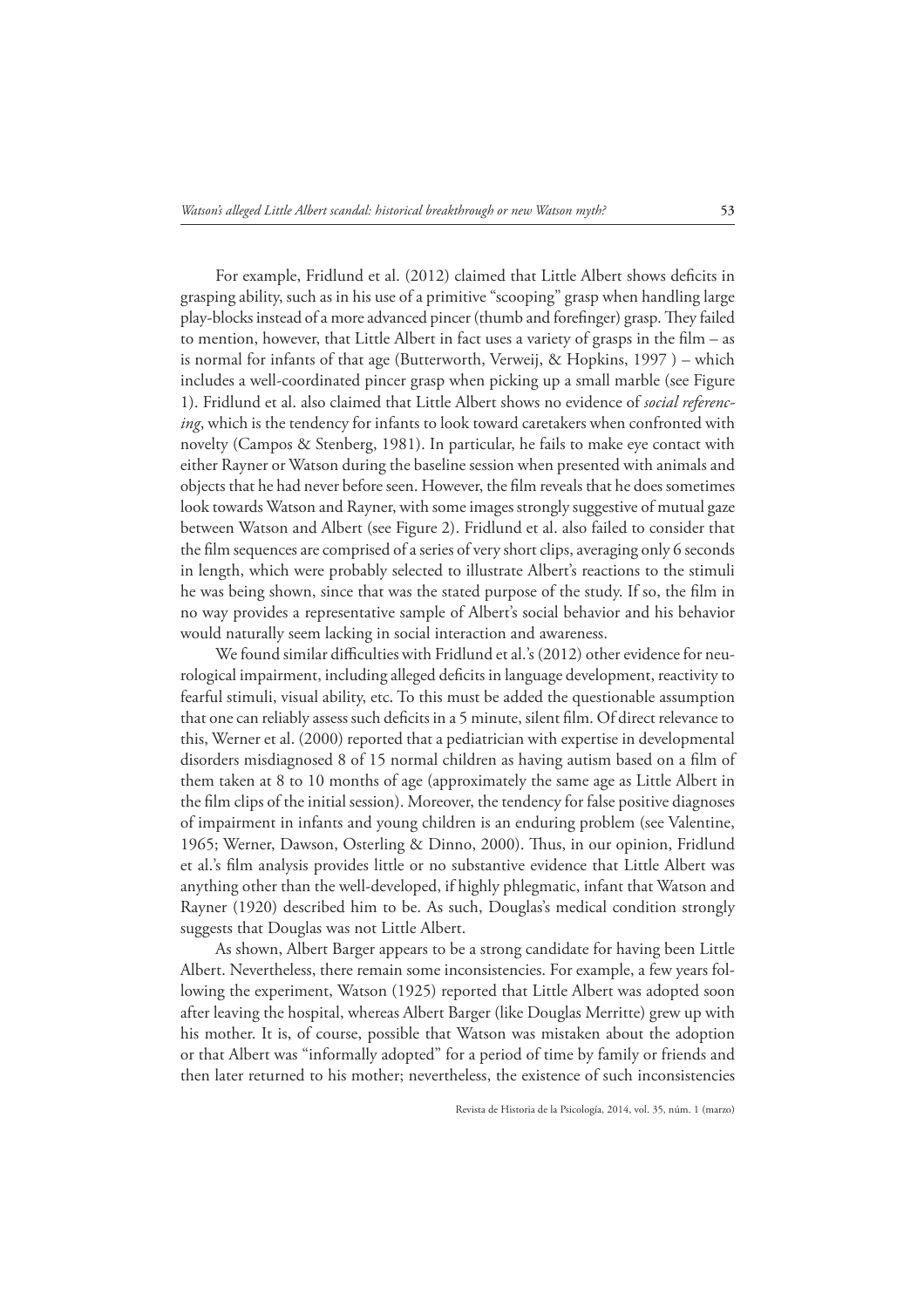means that the evidence for Albert Barger as Little Albert is not conclusive. See Powell, Digdon, Harris, and Smithson (2013) as well as Digdon, Powell, and Harris (2013) for a more detailed discussion of the evidence both for and against Albert Barger versus Douglas Merritte as Little Albert. He Powell et al. paper also includes a discussion of Albert Barger's apparent aversion to animals when he grew up, and the extent to which this may or may not have resulted from the fear conditioning procedure he had been exposed to as a child.

# ALBERT-AS-NEUROLOGICALLY-IMPAIRED AND THE CHALLENGES OF HISTORICAL REVISION

As mentioned earlier in our paper, Watson had a reputation for scandals. Some were known during his lifetime, but others were discovered posthumously and led to revised interpretations of his legacy. In the case of the alleged sex research, Benjamin et al. (2007) showed how scandal founded on rumor could nonetheless seem credible when interpreted from a present day perspective, resulting in historical revision notwithstanding the evidentiary weakness. Similarly, the scandalous story of a neurologically impaired Albert, which we believe to be incorrect, may nevertheless be enlightening for understanding the process of historical revision.

It shows how easily claims that were initially acknowledged as hypothetical can evolve into statements of fact. For example, when reporting their initial discovery of Douglas Merritte, Beck et al. (2009) were somewhat cautious, stating that "the available evidence strongly supports the hypothesis that Douglas Merritte is Little Albert" (p.612), not that it *proves* it. Contrary to this, Fridlund et al. (2012) begin, in their abstract, with the premise that "Albert B., the 'lost' infant subject of John B. Watson and Rosalie Rayner's (1920) famous conditioning study, *was* [italics added] Douglas Merritte"  $(p,1)$ . This seemingly subtle shift in language is significant because it constrains Fridlund et al.'s later arguments. For instance, when noting that Watson and Rayner's account of Albert being healthy "cannot be reconciled with the facts that we have uncovered about Douglas Merritte" (p.21), Fridlund et al. logically conclude that Watson and Rayner's account must be invalid. He alternative conclusion – that Douglas was not Albert – is blocked by the 'factual' premise that Douglas-was-Albert. Similarly, when developing the argument that Watson knowingly experimented upon a neurologically impaired child, Fridlund et al. noted the close proximity between Watson's laboratory and the pediatric facility that housed the children of wet nurses, and argue that "it strains credulity to suggest that no one would have mentioned Albert's health problems" (p.24). Again, the Douglas-was-Albert premise obscures an arguably more parsimonious interpretation of strained credulity – that it casts serious doubt on the hypothesis that Douglas was Albert.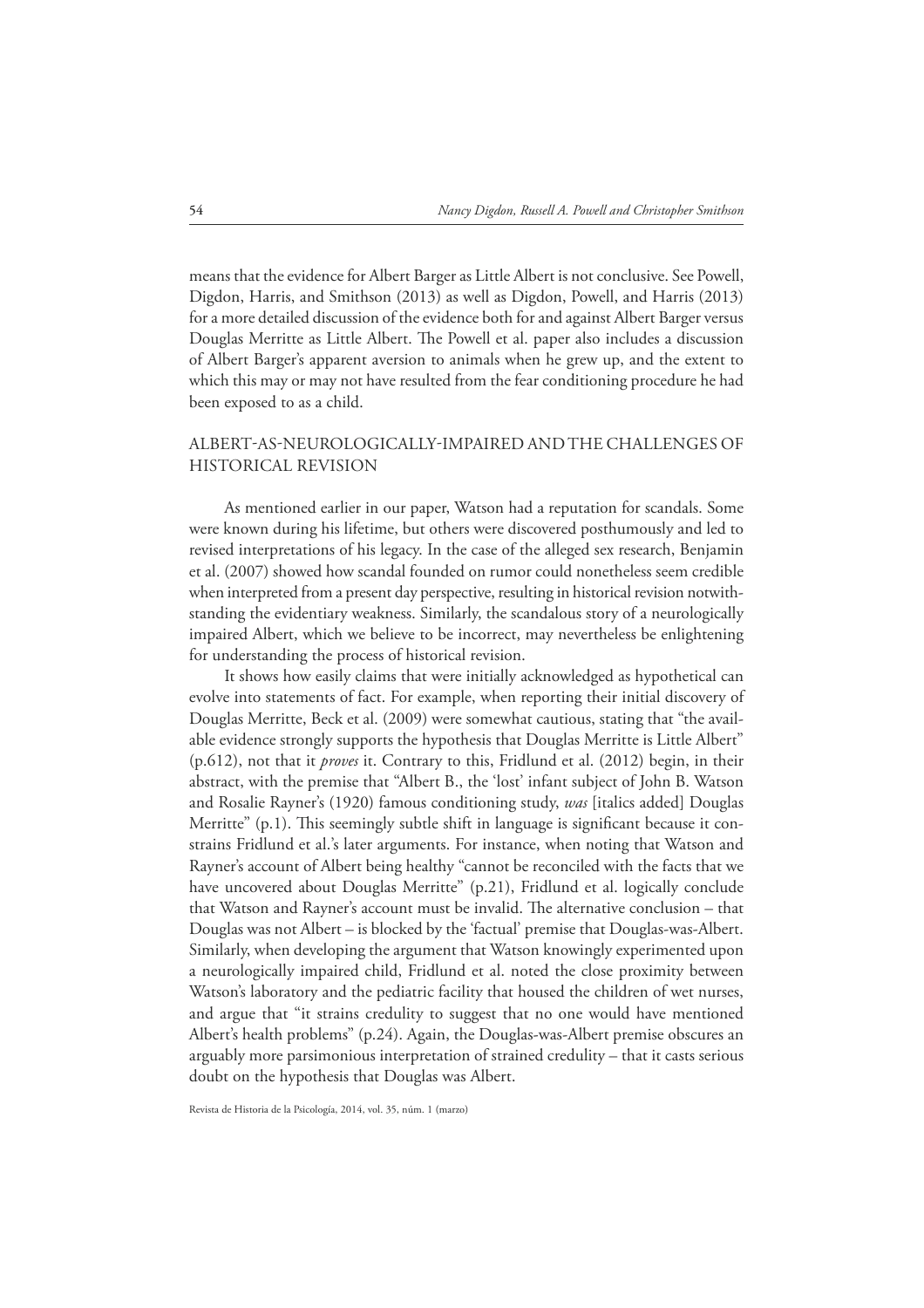The lack of an alternative candidate for Little Albert, despite Beck's lengthy search for one, may have contributed to the plausibility of Fridlund et al.'s revision. If Douglas's neurological impairment and light body weight had disqualified him as being Albert, then Albert would have been lost to history, and his fate would have remained one of psychology's unsolvable mysteries. But we ponder the point at which an unsuccessful search for an alternative candidate can be considered reasonable grounds for inferring that such a person does not exist.Our discovery of Albert Barger, who eluded Beck's extensive search, might not have happened so quickly, if at all, if our research team did not include a professional genealogist, our third author. More generally, collaboration with professional genealogists might be a valuable safeguard against prematurely concluding that unsuccessful searches mean that individuals do not exist.

Another issue concerns the minimal quality of evidence that is sufficient for putting forth a historical revision. Fridlund et al.'s evidence for Albert being neurologically impaired was derived from a brief silent film in which Albert is shown only in the experimental setting, where he is crawling, grasping objects, and reacting to the stimuli presented to him. As previously noted, all of the scenes featuring Albert are extremely short clips (the longest being about 32 seconds). Nevertheless, on the basis of a behavioral and neurological analysis of this very brief film, Fridlund et al. concluded that

> Albert's temperament and behavior are not within the normal range for his age, and the abnormalities observed on film cannot solely be attributed to the hospital environment or the physical context of filming. Numerous diagnoses suggest themselves, including mental retardation, an autism spectrum disorder, or another pervasive developmental disorder (p.9)

But, when we compare the film's portrayal of Albert to the sort of information required by diagnostic protocols for assessing an infant's behavior, the film is clearly an inadequate yardstick. See, for example, the Diagnostic and Statistical Manual of Mental Disorders [DSM-IV-TR] (American Psychiatric Association, 2000) and the American Neurological Society's practice parameters for diagnosing autism (Filipek, Accardo, & Ashwal, 2000). Fridlund's and colleagues' diagnostic expertise would be insufficient to compensate for the deficiencies in the film and its non-representative sampling of Albert's behavioral repertoire. Further, as noted earlier, the tendency for false positive diagnoses of impairment in young children and infants is an enduring problem (see Valentine, 1965; Werner, Dawson, Osterling & Dinno, 2000).

Another issue concerns the fact that historical revisions are constructed and viewed through the lens of the contemporary zeitgeist, which might favor some reinterpretations over others for reasons unrelated to the past. Elsewhere, we note that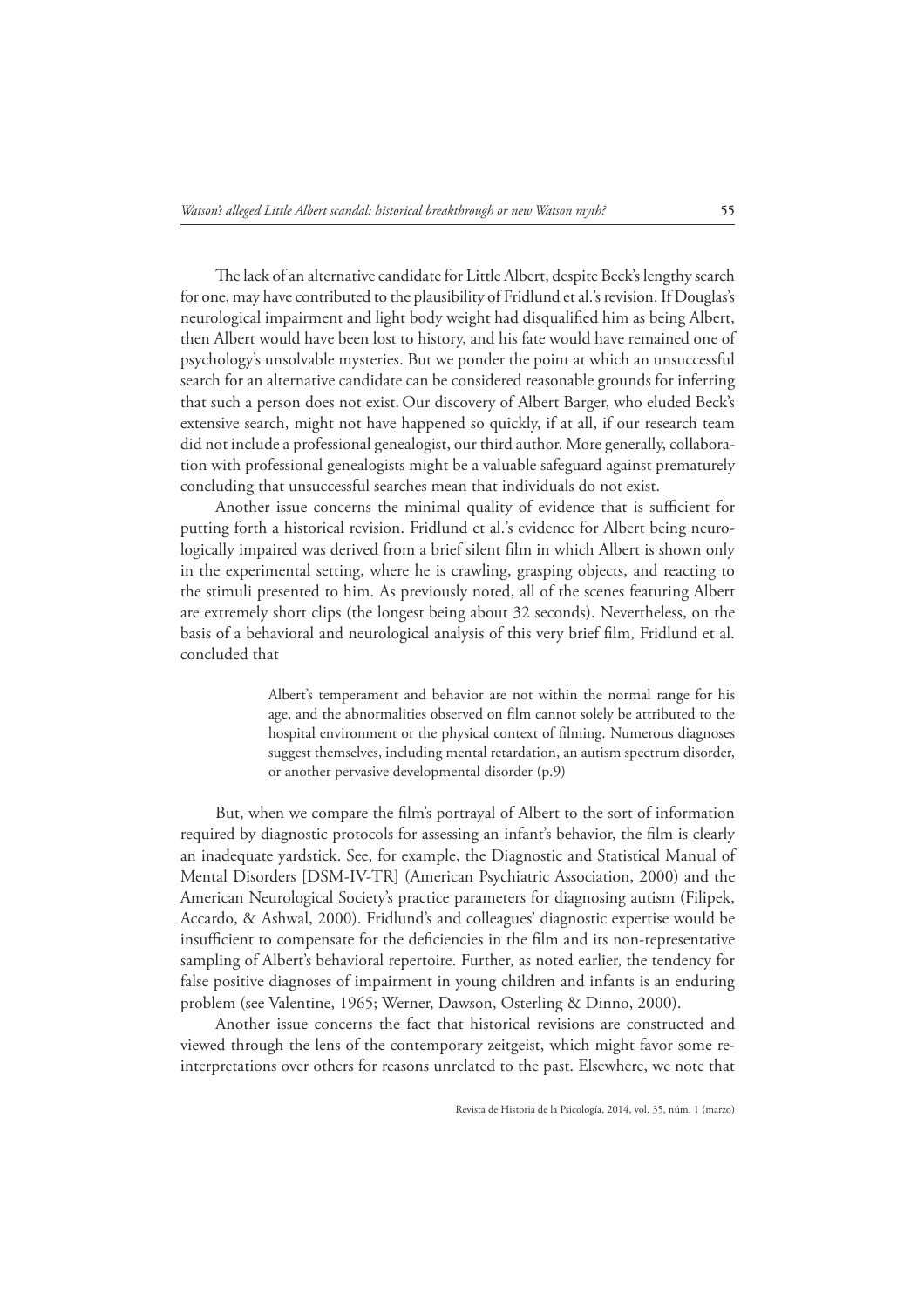ethical issues are notably salient and pervasive in the current zeitgeist (Digdon, Powell, & Harris, 2013). Within the current climate, concerns about the ethical implications of Fridlund et al.'s interpretation may have undermined the acceptability of alternative interpretations. Fridlund et al.'s historical revision exposes what appears to be an egregious example of ethical misconduct, the recognition of which may partially atone for this misconduct, if only symbolically. Conversely, the rejection of Fridlund et al.'s interpretation may turn a blind eye to such misconduct, which could be construed as compounding the harm. As in the recent controversy over recovered versus false memories of abuse (Simon & Gutheil, 1997), well-meaning individuals, in an attempt to right the wrongs of the past, may sometimes be tempted to err on the side of a less than critical perspective.

The timing of Fridlund et al.'s revision is also significant in that it illustrates how quickly and extensively alleged scandals can be disseminated in the age of the internet. It attracted considerable attention within and outside the discipline of psychology as demonstrated by the over 8600 hits produced by the Google search 'Fridlund, Little Albert, and Neurologically Impaired' (on November 10, 2013). In contrast, dissemination of McConnell's 1974 revelation about Watson's alleged sex research was largely confined to textbooks and classrooms, but nevertheless persisted into the 1980s (Benjamin et al., 2007). Interestingly, Fridlund et al.'s revision is starting to be featured in introductory textbooks (see Kalat, 2014), but the impact that this will have on students is uncertain. In the age of the internet, alternative versions of the Little Albert story can be quickly disseminated and easily accessed, creating a scenario whereby students may be exposed to accounts that either agree with or conflict with the textbook one. Will students automatically discount interpretations that are incongruent with the textbook, assuming that the textbook must be right? Or will students exercise critical thinking before accepting one interpretation over others?

We also speculate about whether the salience of the Albert-as-neurologicallyimpaired story on the web, and the emotional reactions and widespread moral outrage that it has elicited, will make people more skeptical of alternative accounts, such accounts being construed as attempts to cover-up scientific misconduct in a manner akin to conspiracy theory. Several web sites that feature the Albert-as-neurologically-impaired story allow for comments, which are overwhelmingly negative toward Watson, and often toward science more generally, as illustrated by the following comment to the story in MacLean's magazine: "Hmmmmm? More quack science, not surprising. We have 'climate gate' why not Watson's psycho gate… What people (scientists?) do to score funding is pathetic" (Retrieved from <http://www2.macleans.ca/2012/02/22/ bad-behaviour/>). Comments like this suggest that conspiracy theories about Watson's misconduct may already be percolating. As Goertzel (2010) noted, "Conspiracy theories are easy to propagate and difficult to refute" (p.493). Will the story of a neurologically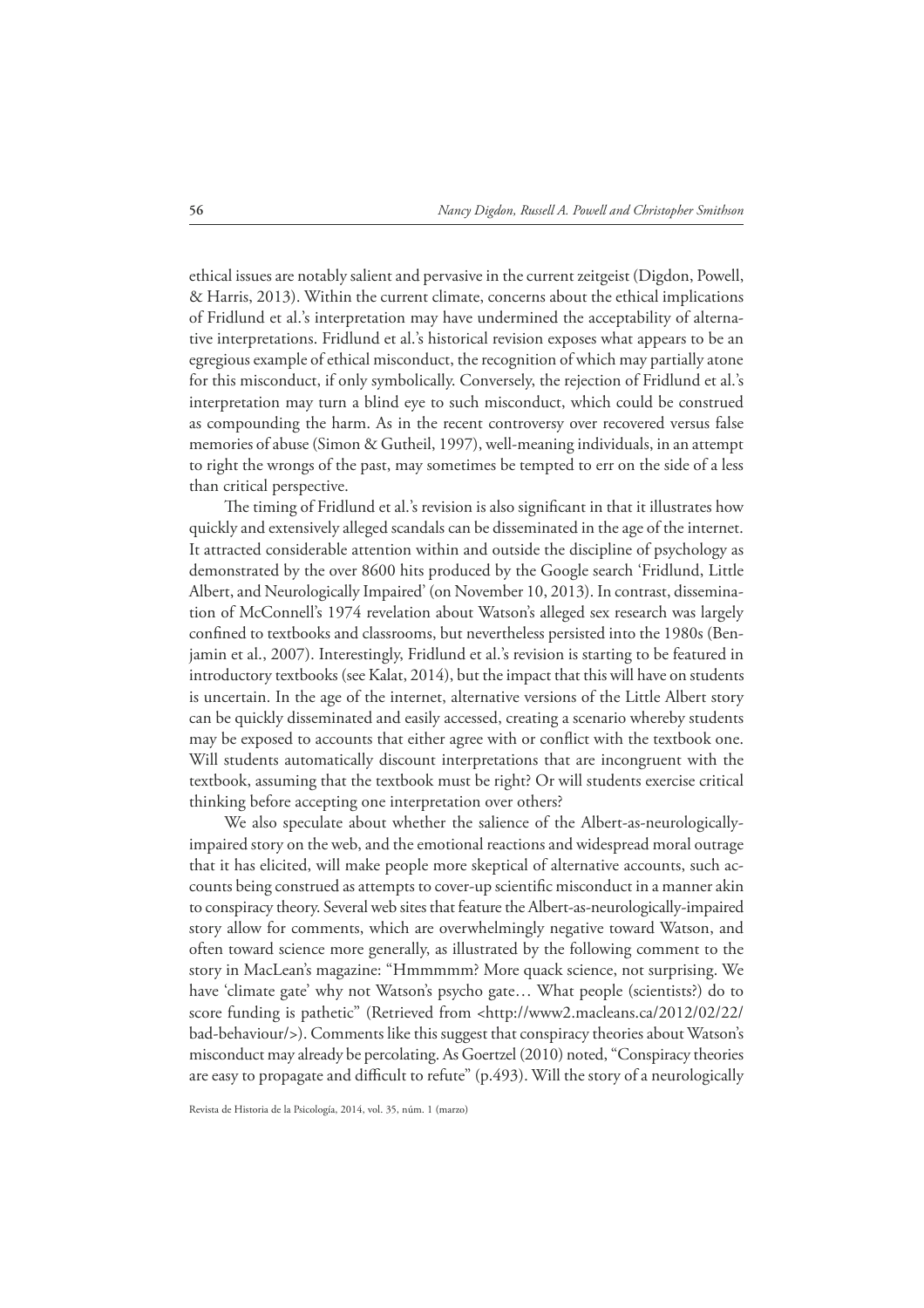impaired Albert, and Watson's related misconduct, join the growing ranks of conspiracy theories disseminated on the internet? Or will it become an exemplar of some of the challenges inherent in historical revision, and become accepted as another Watson myth?

#### REFERENCES

- American Psychiatric Association (2000). *Diagnostic and statistical manual of mental disorders* (4th Ed, text revision). Washington, DC: American Psychiatric Association.
- Bartlett, T. (2012, January 25). A new twist in the sad saga of Little Albert. *The Chronicle* of Higher Education. Retrieved from <http://chronicle.com/blogs/percolator/anew-twist-in-the-sad-saga-of-little-albert/28423>.
- Beck, H. P., Levinson, S., & Irons, G. (2009). Finding Little Albert: A journey to John B. Watson's infant laboratory. *American Psychologist, 64,* 605–614. doi:10.1037/ a0017234
- Benjamin, L., Whitaker, J., Ramsey, R., & Zeve, D. (2007). John B. Watson's alleged sex research: An appraisal of the evidence. *American Psychologist*, *62*, 131-139.
- Bregmann, G. (1956). He contribution of John B. Watson. *Psychological Review*, *63*, 265-276.
- Boring, E. G. (1929/1957). *A history of experimental psychology. (2nd Ed.)* New York, NY: Appleton-Century-C
- Breggin, R. (2012, January 27). Study the research? Or the researcher? *Huffington* Post. Retrieved from <http://www.huffingtonpost.com/ginger-ross-breggin/littlealbert\_b\_1237012.html>.
- Brewer, C. L. (1991). Perspectives on John B. Watson. In G. A. Kimble, M. Wertheimer, & C. L. White (Eds.), *Portraits of pioneers in psychology* (pp. 171-186). Washington, DC: American Psychological Association
- Buckley, K. W. (1989). *Mechanical man: John Broadus Watson and the beginning of behaviorism*. New York, NY: Guilford Press.
- Buckley, K. W. (1994). Misbehaviorism: He case of John B. Watson's dismissal from Johns Hopkins University. In J.T. Todd and E.K. Morris (Eds). *Modern perspectives on John B. Watson and classical behaviorism* (2nd Ed.) (pp. 19-36). Westport CA: Greenwood Publishing.
- Butterworth, G., Verweij, E., & Hopkins, B. (1997). He development of prehension in infants: Halverson revisited. *British Journal of Developmental Psychology, 15*, 223-236.
- Campos, J. L., & Stenberg, C. (1981). Perception, appraisal, and emotion: He onset of social referencing. In M. E. Lamb & L. R. Sherrod (Eds.), Infant Social Cognition (pp. 273–314). Hillsdale, NJ: Erlbaum.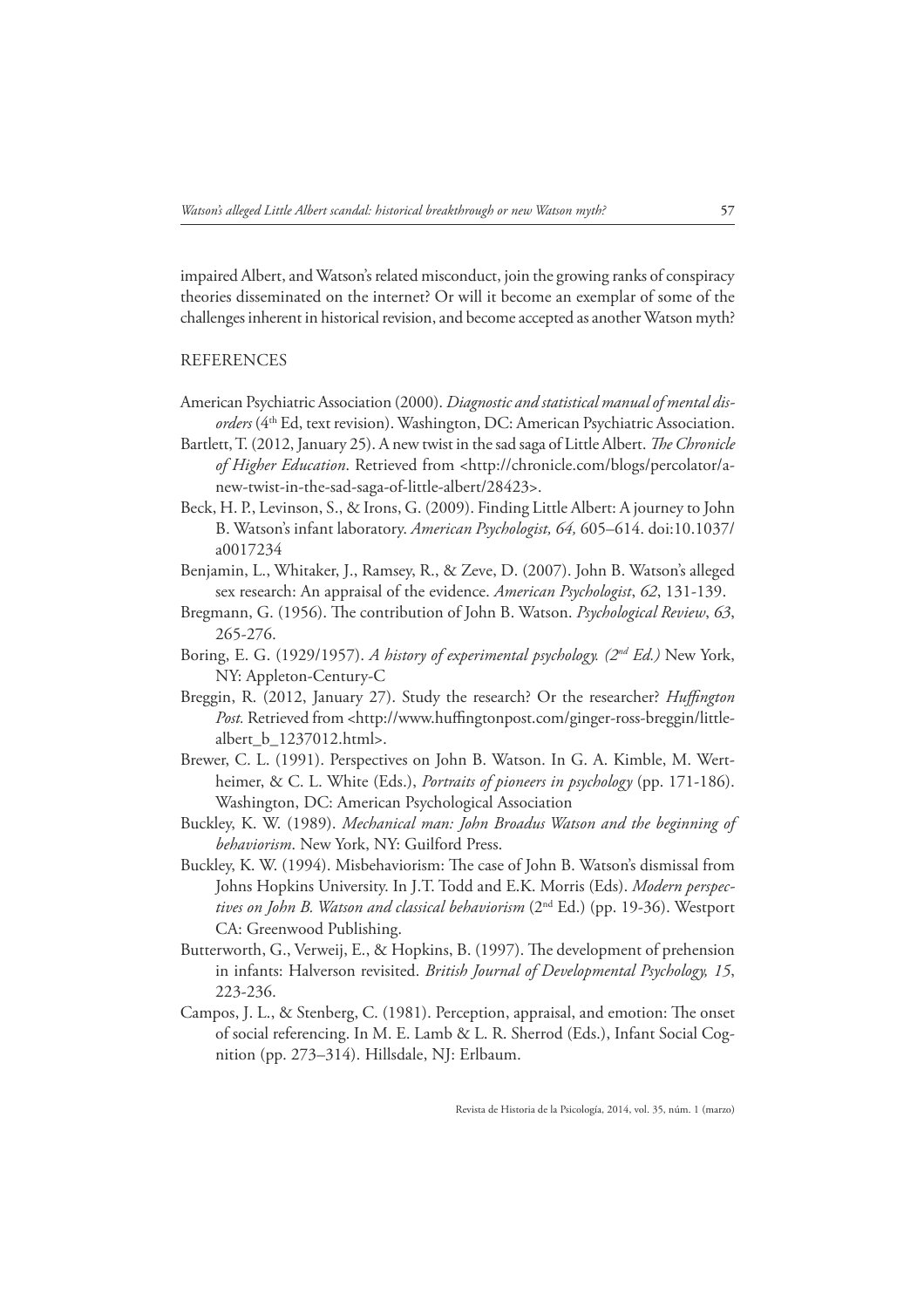- DeAngelis, T. (2012, March). Was "Little Albert" ill during the famed conditioning study? *Monitor on Psychology*, pp. 12-13.
- Dewsbury, D. A. (1990). Early interactions between animal psychologists and animal activists and the founding of the APA committee on precautions in animal experimentation. *American Psychologist*, *45*, 315-327.
- Digdon, N., Powell, R. A., & Harris, B. (2013). *Little Albert's alleged neurological impairment: Watson, Rayner and historical revision*. Manuscript submitted for publication.
- Filipek, P. A. Accardo, P. J., & Ashwal, S. et al. (2000). Practice parameter: Screening and diagnosis of autism: Report of the Quality Standards Subcommittee of the American Academy of Neurology and the Child Neurology Society. *Neurology*, *55*, 468-480.
- Fridlund, A. J., Beck, H. P., Goldie, W. D., & Irons, G. (2012). Little Albert: A neurologically impaired child. *History of Psychology, 15,* 1-34.
- Goertzel, T. (2010). Conspiracy theories in science. *EMBO reports*, *11*, 493-499.
- Harris, B. (1979). Whatever happened to Little Albert? *American Psychologist*, *34*, 151-160.
- Heidbreder, E. (1933/1961). Seven psychologies. Englewood Cliffs, N. J.: Prentice-Hall, Inc.
- Jolley, D. (2013, January). Are conspiracy theories just harmless fun? *Psychologist*, *26 (1).* Retrieved from <www.thepsychologist.org.uk>.
- Jones, M. C. (1974). Albert, Peter, and John B. Watson. *American Psychologist*, *29*, 581-583.
- Kalat, J. W. (2014). *Introduction to Psychology* (10<sup>th</sup> ed.). Stamford, CT: Cengage Learning.
- MacDougall, W. (1929). Fundamentals of psychology Behaviorism examined. In *Classics in the History of Psychology.* Retrieved from <psychclassics.yorku.ca/Watson/Battle/index.htm>.
- McConnell, J. V. (1974). *Understanding human behavior: An introduction to psychology.*  New York, NY: Holt, Rinehart & Winston.
- Powell, R. A., Digdon, N., Harris, B., & Smithson, C. (2013). *Correcting the record on Watson, Rayner and Little Albert: Albert Barger as 'Psychology's lost boy'.* Manuscript submitted for publication.
- Simon, R. I., & Gutheil, T. G. (1997). Ethical and clinical risk management principles in recovered memory cases: Maintaining therapist neutrality. In P. S. Applebaum, L. A. Uyehara, & M. R. Elin (Eds.), *Trauma and memory: Clinical and legal controversies* (pp. 477-495). New York, NY: Oxford University Press.
- Valentine, C. W. (1965). *The normal child and some of his abnormalities*. Baltimore Md: Penguin Books.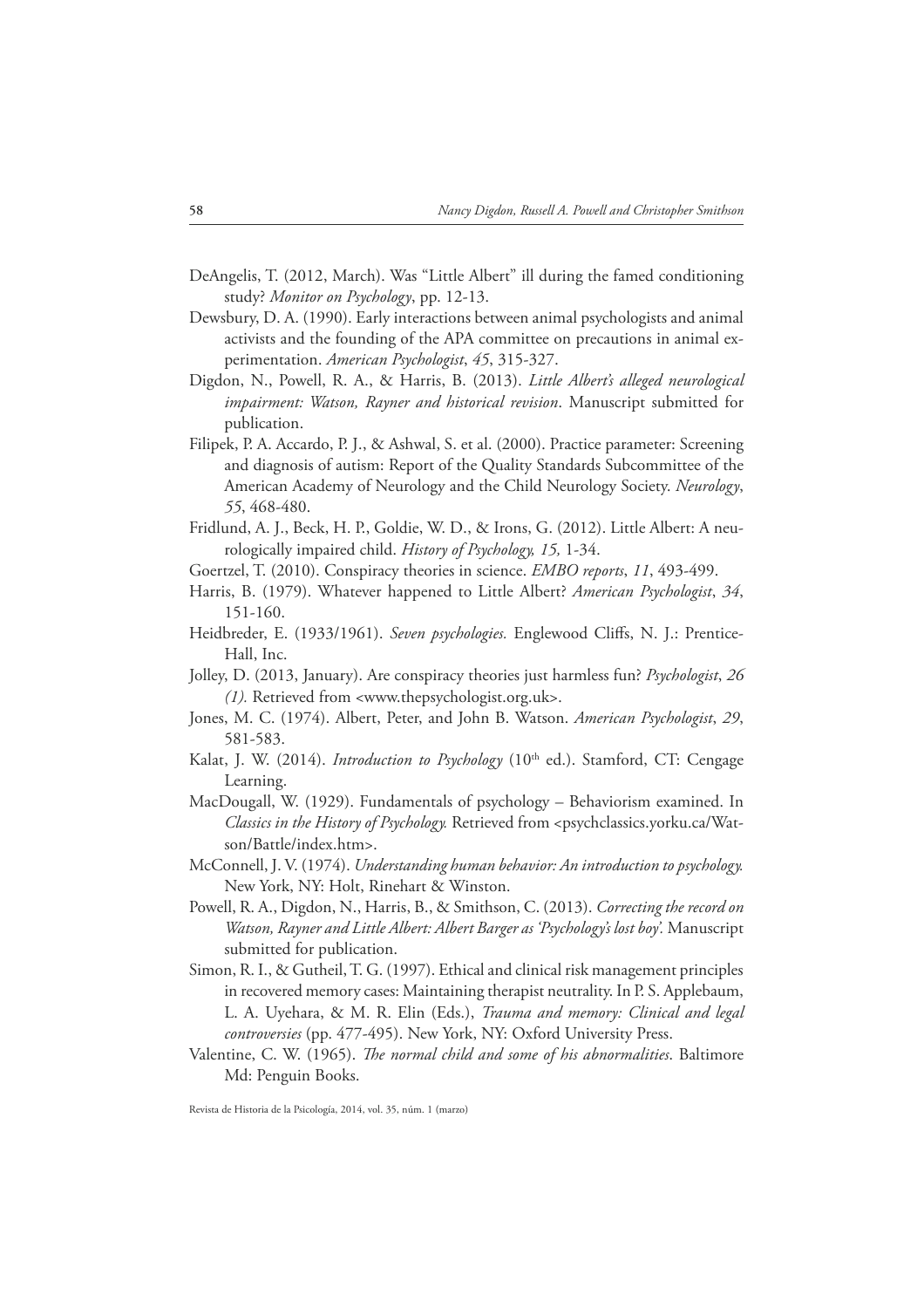- Watson, J. B. (1907). Kineasthetic and organic sensations: Heir role in the reactions of the white rat to the maze. *Psychological Review Monograph Supplement*, *8*, 1-100.
- Watson, J. B. (Writer/Director). (1923). *Experimental investigation of babies* [motion picture]. (Distributed by C. H. Stoelting Co., 424 N. Homan Ave, Chicago).
- Watson, J. B. (1924). *Psychology from the standpoint of a behaviorist* (2<sup>nd</sup> ed.) Philadelphia, PA: J. B. Lippincott.
- Watson, J. B. (1925). *Behaviorism.* New York: Norton. (Original work published 1924)
- Watson, J. B. (1929). Behaviorism He modern note in psychology. In *Classics in the History of Psychology.* Retrieved from <psychclassics.yorku.ca/Watson/Battle/ index.htm>.
- Watson, J. B., & Rayner, R. (1920). Conditioned emotional reactions. *Journal of Experimental Psychology, 3*, 1-14. doi:10.1037/h0069608
- Werner, E., Dawson, G., Osterling, J., & Dinno, N. (2000). Brief report: Recognition of autism spectrum disorder before one year of age: A retrospective study based on home videos. *Journal of Autism and Developmental Disorders*, *30*, 157-162.
- World Health Organization (2006). *The WHO child growth standards*. Geneva: World Health Organization. Retrieved from <http://www.who.int/childgrowth/standards/en/>.

Artículo recibido: 23-11-13 Artículo aceptado: 25-02-14